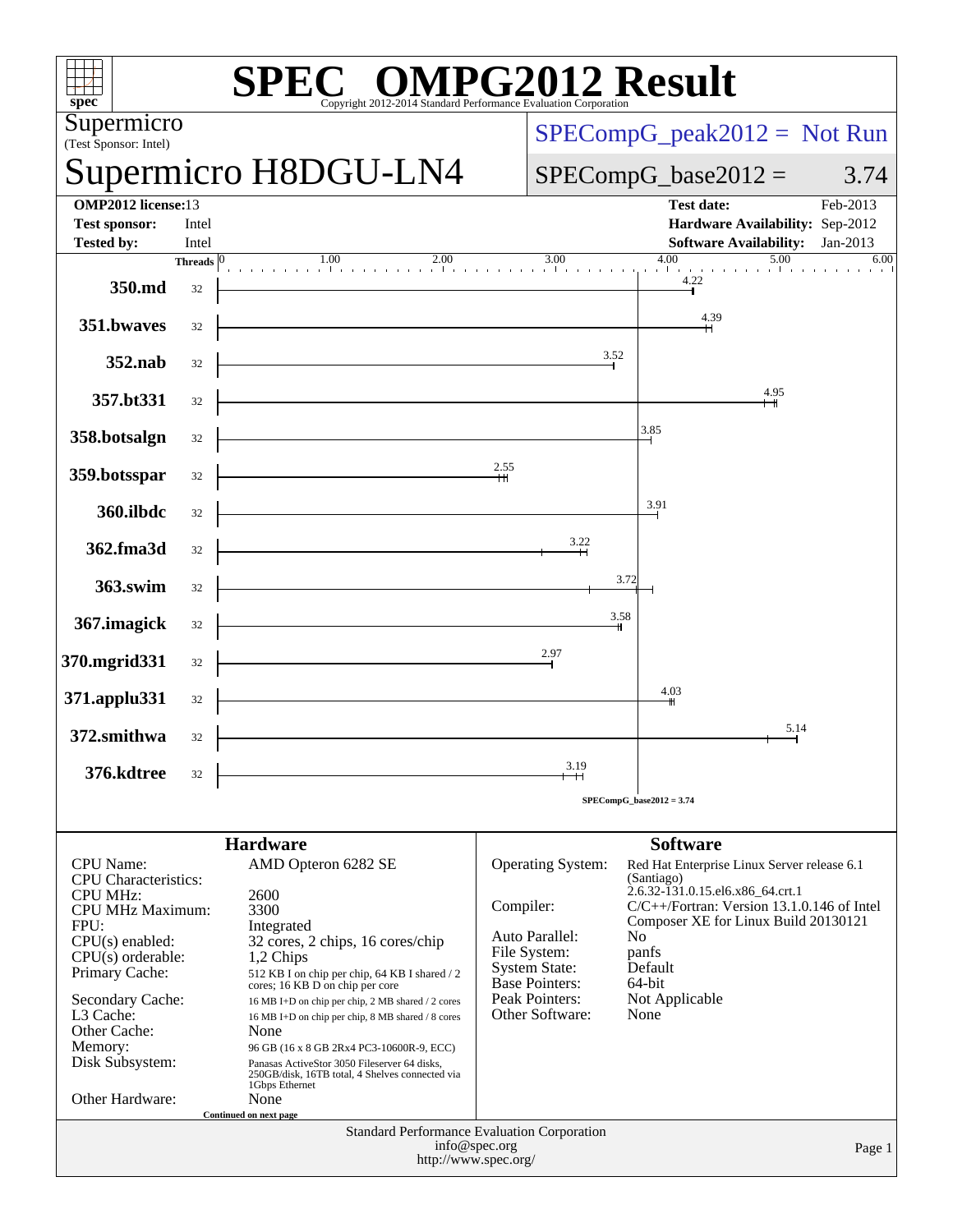

# **[SPEC OMPG2012 Result](http://www.spec.org/auto/omp2012/Docs/result-fields.html#SPECOMPG2012Result)**

(Test Sponsor: Intel) Supermicro

# permicro H8DGU-LN4

[SPECompG\\_peak2012 =](http://www.spec.org/auto/omp2012/Docs/result-fields.html#SPECompGpeak2012) Not Run

## $SPECompG_base2012 = 3.74$  $SPECompG_base2012 = 3.74$

[Base Threads Run:](http://www.spec.org/auto/omp2012/Docs/result-fields.html#BaseThreadsRun) 32 [Minimum Peak Threads:](http://www.spec.org/auto/omp2012/Docs/result-fields.html#MinimumPeakThreads) --

[Maximum Peak Threads:](http://www.spec.org/auto/omp2012/Docs/result-fields.html#MaximumPeakThreads) --

# **[OMP2012 license:](http://www.spec.org/auto/omp2012/Docs/result-fields.html#OMP2012license)**13 **[Test date:](http://www.spec.org/auto/omp2012/Docs/result-fields.html#Testdate)** Feb-2013

**[Test sponsor:](http://www.spec.org/auto/omp2012/Docs/result-fields.html#Testsponsor)** Intel **[Hardware Availability:](http://www.spec.org/auto/omp2012/Docs/result-fields.html#HardwareAvailability)** Sep-2012 **[Tested by:](http://www.spec.org/auto/omp2012/Docs/result-fields.html#Testedby)** Intel **[Software Availability:](http://www.spec.org/auto/omp2012/Docs/result-fields.html#SoftwareAvailability)** Jan-2013

## **[Results Table](http://www.spec.org/auto/omp2012/Docs/result-fields.html#ResultsTable)**

|                  | <b>Base</b> |                        |       |                |       |                |       | <b>Peak</b> |                        |              |                                                                                                         |              |                |              |
|------------------|-------------|------------------------|-------|----------------|-------|----------------|-------|-------------|------------------------|--------------|---------------------------------------------------------------------------------------------------------|--------------|----------------|--------------|
| <b>Benchmark</b> |             | <b>Threads</b> Seconds | Ratio | <b>Seconds</b> | Ratio | <b>Seconds</b> | Ratio |             | <b>Threads Seconds</b> | <b>Ratio</b> | <b>Seconds</b>                                                                                          | <b>Ratio</b> | <b>Seconds</b> | <b>Ratio</b> |
| 350.md           | 32          | 1095                   | 4.23  | 1096           | 4.22  | 1098           | 4.22  |             |                        |              |                                                                                                         |              |                |              |
| 351.bwayes       | 32          | 1045                   | 4.34  | 1032           | 4.39  | 1031           | 4.39  |             |                        |              |                                                                                                         |              |                |              |
| $352$ .nab       | 32          | 1105                   | 3.52  | 1106           | 3.52  | 1106           | 3.52  |             |                        |              |                                                                                                         |              |                |              |
| 357.bt331        | 32          | 976                    | 4.86  | 958            | 4.95  | 954            | 4.97  |             |                        |              |                                                                                                         |              |                |              |
| 358.botsalgn     | 32          | 1129                   | 3.85  | 1129           | 3.85  | 1129           | 3.85  |             |                        |              |                                                                                                         |              |                |              |
| 359.botsspar     | 32          | 2042                   | 2.57  | 2100           | 2.50  | 2062           | 2.55  |             |                        |              |                                                                                                         |              |                |              |
| $360$ .ilbdc     | 32          | 911                    | 3.91  | 911            | 3.91  | 911            | 3.91  |             |                        |              |                                                                                                         |              |                |              |
| 362.fma3d        | 32          | 1179                   | 3.22  | 1319           | 2.88  | 1158           | 3.28  |             |                        |              |                                                                                                         |              |                |              |
| $363$ .swim      | 32          | 1371                   | 3.30  | 1173           | 3.86  | 1218           | 3.72  |             |                        |              |                                                                                                         |              |                |              |
| 367. imagick     | 32          | 1962                   | 3.58  | 1976           | 3.56  | 1958           | 3.59  |             |                        |              |                                                                                                         |              |                |              |
| 370.mgrid331     | 32          | 1489                   | 2.97  | 1488           | 2.97  | 1489           | 2.97  |             |                        |              |                                                                                                         |              |                |              |
| 371.applu331     | 32          | 1507                   | 4.02  | 1503           | 4.03  | 1494           | 4.06  |             |                        |              |                                                                                                         |              |                |              |
| 372.smithwa      | 32          | 1042                   | 5.14  | 1096           | 4.89  | 1041           | 5.15  |             |                        |              |                                                                                                         |              |                |              |
| 376.kdtree       | 32          | 1386                   | 3.25  | 1411           | 3.19  | 1466           | 3.07  |             |                        |              |                                                                                                         |              |                |              |
|                  |             |                        |       |                |       |                |       |             |                        |              | Results appear in the order in which they were run. Rold underlined text indicates a median measurement |              |                |              |

Results appear in the [order in which they were run.](http://www.spec.org/auto/omp2012/Docs/result-fields.html#RunOrder) Bold underlined text [indicates a median measurement.](http://www.spec.org/auto/omp2012/Docs/result-fields.html#Median)

### **[Platform Notes](http://www.spec.org/auto/omp2012/Docs/result-fields.html#PlatformNotes)**

 Sysinfo program /panfs/panfs2/home1/pshelepu/SpecOMP/v-1.0-r1/Docs/sysinfo \$Rev: 395 \$ \$Date:: 2012-07-25 #\$ 8f8c0fe9e19c658963a1e67685e50647 running on ebne11 Wed Feb 13 03:43:49 2013

 This section contains SUT (System Under Test) info as seen by some common utilities. To remove or add to this section, see: <http://www.spec.org/omp2012/Docs/config.html#sysinfo>

 From /proc/cpuinfo model name : AMD Opteron(tm) Processor 6282 SE 2 "physical id"s (chips) 32 "processors" cores, siblings (Caution: counting these is hw and system dependent. The following excerpts from /proc/cpuinfo might not be reliable. Use with caution.) cpu cores : 8 siblings : 16 physical 0: cores 0 1 2 3 4 5 6 7 physical 1: cores 0 1 2 3 4 5 6 7 cache size : 2048 KB

Continued on next page

Standard Performance Evaluation Corporation [info@spec.org](mailto:info@spec.org) <http://www.spec.org/>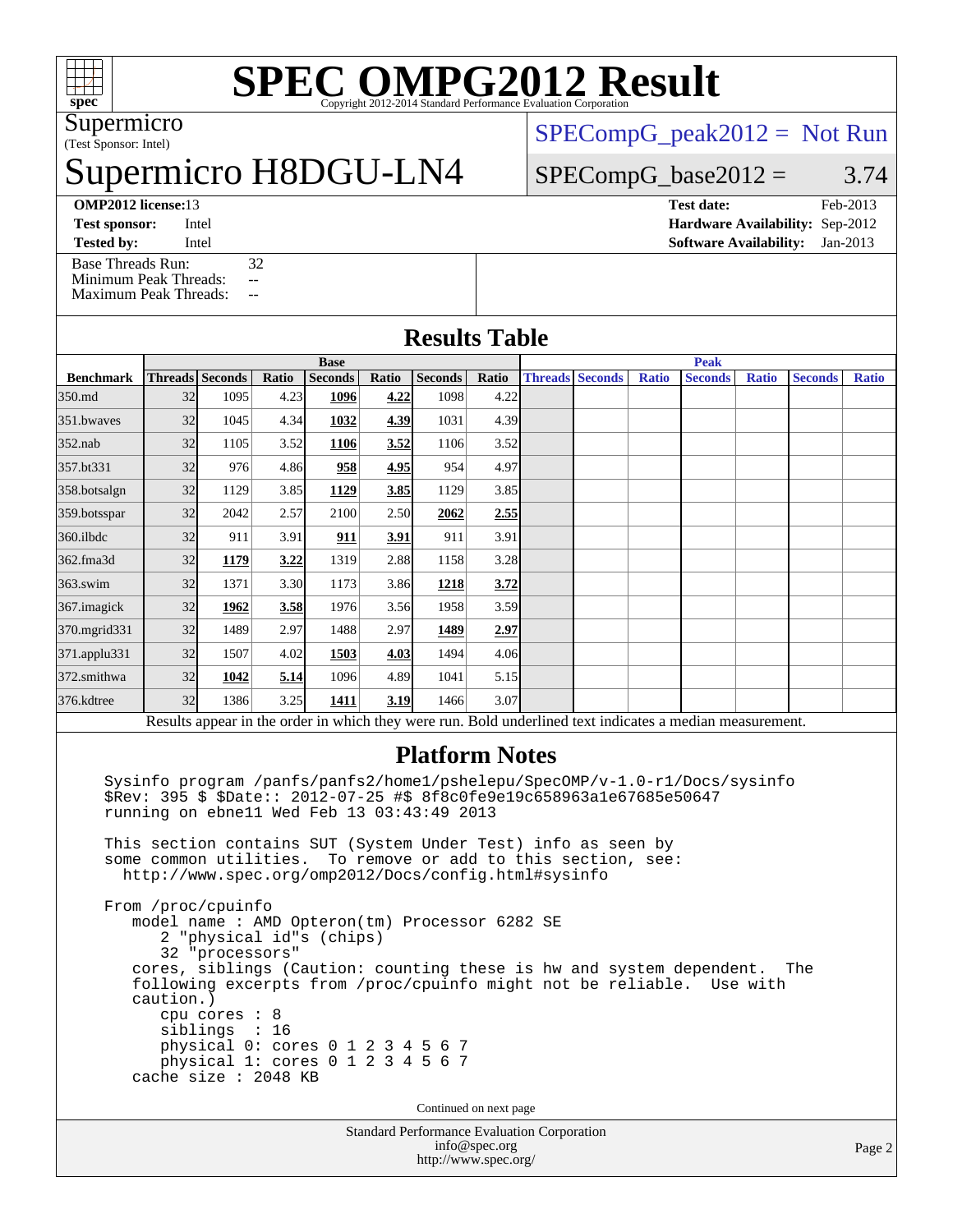

# **[SPEC OMPG2012 Result](http://www.spec.org/auto/omp2012/Docs/result-fields.html#SPECOMPG2012Result)**

(Test Sponsor: Intel) Supermicro

permicro H8DGU-LN4

 $SPECompG_peak2012 = Not Run$  $SPECompG_peak2012 = Not Run$ 

 $SPECompG_base2012 = 3.74$  $SPECompG_base2012 = 3.74$ 

**[OMP2012 license:](http://www.spec.org/auto/omp2012/Docs/result-fields.html#OMP2012license)**13 **[Test date:](http://www.spec.org/auto/omp2012/Docs/result-fields.html#Testdate)** Feb-2013 **[Test sponsor:](http://www.spec.org/auto/omp2012/Docs/result-fields.html#Testsponsor)** Intel **[Hardware Availability:](http://www.spec.org/auto/omp2012/Docs/result-fields.html#HardwareAvailability)** Sep-2012 **[Tested by:](http://www.spec.org/auto/omp2012/Docs/result-fields.html#Testedby)** Intel **[Software Availability:](http://www.spec.org/auto/omp2012/Docs/result-fields.html#SoftwareAvailability)** Jan-2013

### **[Platform Notes \(Continued\)](http://www.spec.org/auto/omp2012/Docs/result-fields.html#PlatformNotes)**

From /proc/meminfo<br>MemTotal: 99183960 kB HugePages\_Total: 0<br>Hugepagesize: 2048 kB Hugepagesize:

 From /etc/\*release\* /etc/\*version\* redhat-release: Red Hat Enterprise Linux Server release 6.1 (Santiago) system-release: Red Hat Enterprise Linux Server release 6.1 (Santiago) system-release-cpe: cpe:/o:redhat:enterprise\_linux:6server:ga:server

uname -a:

 Linux ebne11 2.6.32-131.0.15.el6.x86\_64.crt.1 #3 SMP Fri May 20 16:57:43 PDT 2011 x86\_64 x86\_64 x86\_64 GNU/Linux

run-level 3 Feb 11 11:23

 SPEC is set to: /panfs/panfs2/home1/pshelepu/SpecOMP/v-1.0-r1 Filesystem Type Size Used Avail Use% Mounted on panfs://36.107.212.1/home1 panfs 14T 6.9T 6.9T 50% /panfs/panfs2/home1

Cannot run dmidecode; consider saying 'chmod +s /usr/sbin/dmidecode'

(End of data from sysinfo program)

### **[General Notes](http://www.spec.org/auto/omp2012/Docs/result-fields.html#GeneralNotes)**

 ======================================================================== BIOS American Megatrends Inc. Version: 2.0a Release Date: 11/08/2011 BIOS settings state: Default Optimal ======================================================================== General Notes and Enviroment variables ENV\_KMP\_LIBRARY=turnaround ENV\_KMP\_STACKSIZE=200M ENV\_KMP\_BLOCKTIME=infinite ENV\_OMP\_DYNAMIC=FALSE ENV\_KMP\_AFFINITY=compact,0

## **[Base Compiler Invocation](http://www.spec.org/auto/omp2012/Docs/result-fields.html#BaseCompilerInvocation)**

[C benchmarks](http://www.spec.org/auto/omp2012/Docs/result-fields.html#Cbenchmarks): [icc](http://www.spec.org/omp2012/results/res2013q1/omp2012-20130219-00024.flags.html#user_CCbase_intel_icc_a87c68a857bc5ec5362391a49d3a37a6)

[C++ benchmarks:](http://www.spec.org/auto/omp2012/Docs/result-fields.html#CXXbenchmarks) [icpc](http://www.spec.org/omp2012/results/res2013q1/omp2012-20130219-00024.flags.html#user_CXXbase_intel_icpc_2d899f8d163502b12eb4a60069f80c1c)

[Fortran benchmarks](http://www.spec.org/auto/omp2012/Docs/result-fields.html#Fortranbenchmarks): [ifort](http://www.spec.org/omp2012/results/res2013q1/omp2012-20130219-00024.flags.html#user_FCbase_intel_ifort_8a5e5e06b19a251bdeaf8fdab5d62f20)

> Standard Performance Evaluation Corporation [info@spec.org](mailto:info@spec.org) <http://www.spec.org/>